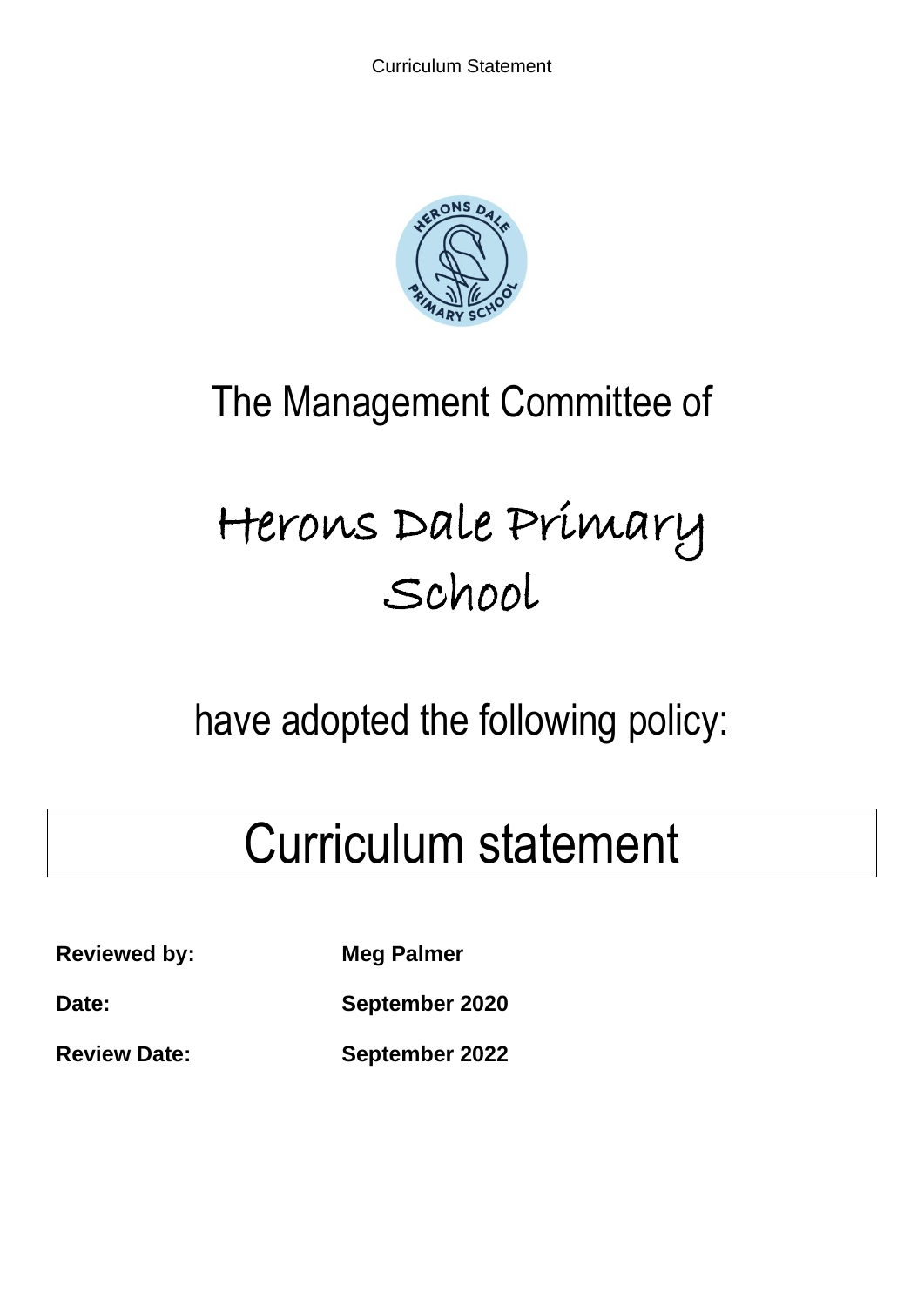# Curriculum Statement

At Herons Dale, we believe our pupils are entitled to a safe and accessible environment in which their physical, emotional, social, and moral wellbeing is the core focus of every aspect of school.

# **Social, Moral, Spiritual and Cultural including British Values**

- We believe children learn best when they are happy, respected, communicated effectively with and inspired. Where their own culture is celebrated and interwoven with the schools, wider community and reflect fundamental British values.
- At Herons Dale we commit to a Total Communication approach to support all areas of the school including behaviour management, curriculum access and delivery. This ensures the inclusion and participation of every pupil as an individual and as part of their wider community. Our aim is that all our pupils can communicate effectively and as independently as possible with each other and all staff.

# **Bespoke provision**

- We work with all stake holders, pupils, parents, governors, drivers and escorts, staff and the wider community to provide a safe, caring and inspiring environment where children are supported, challenged and encouraged to be the best they can be.
- We believe a child's education should be holistic. It should cater to the 'whole child' be meaningful, challenging, and relevant to their needs.
- We work towards optimum levels of independence for our pupils.

# **Our curriculums**

- Herons Dale has 4 main unique curriculums, ImPACTS, Semi-Formal, EQUALS and the National Curriculum. Herons Dale School has three cohorts of children based on learning styles, depending on what cohort the pupil is predominantly in, the correct curriculum/s will be used. These cohorts are; engaging, semi-formal and formal.
- All curriculums come under a whole school 4 year cycle of creative and thematic topics. These are based on relevant and inspiring themes built to capture the imagination and evoke a thirst for learning.
- Having this 'umbrella' allows us to ensure, no matter what your learning pathway you are always included in and contribute to our whole school community.
- All curriculums have been used to develop our assessment software that is bespoke and individualised for our pupils. The software is called One Stop Shop (OSS). OSS has been built with our federated partner school Palatine Primary School.
- All cohorts use the OSS assessment tool to monitor all progress of learning.
- All staff is highly trained in the assessment and teaching and learning of our pupils. They receive on going professional development to ensure their skills are up to date and allow them to aim for outstanding achievement for the individual.

# **Early Years Foundation Stage**

- On entering school at reception children will follow an adapted Early Years Foundation Stage (EYFS) curriculum.
- EYFS is a play-based curriculum in which the core skills of the IMPACTS curriculum are included. Pupils are assessed against our own EYFS steppingstones throughout the year. On-going observations, recording and annotation of children's play and work along with termly assessments of personalised learning plans inform assessment levels and next steps for each learner.
- End of year assessment results will indicate the most effective curriculum for the next step in their learning path in order to ensure their continued education is relevant, appropriate, meets their needs and builds on their achievements.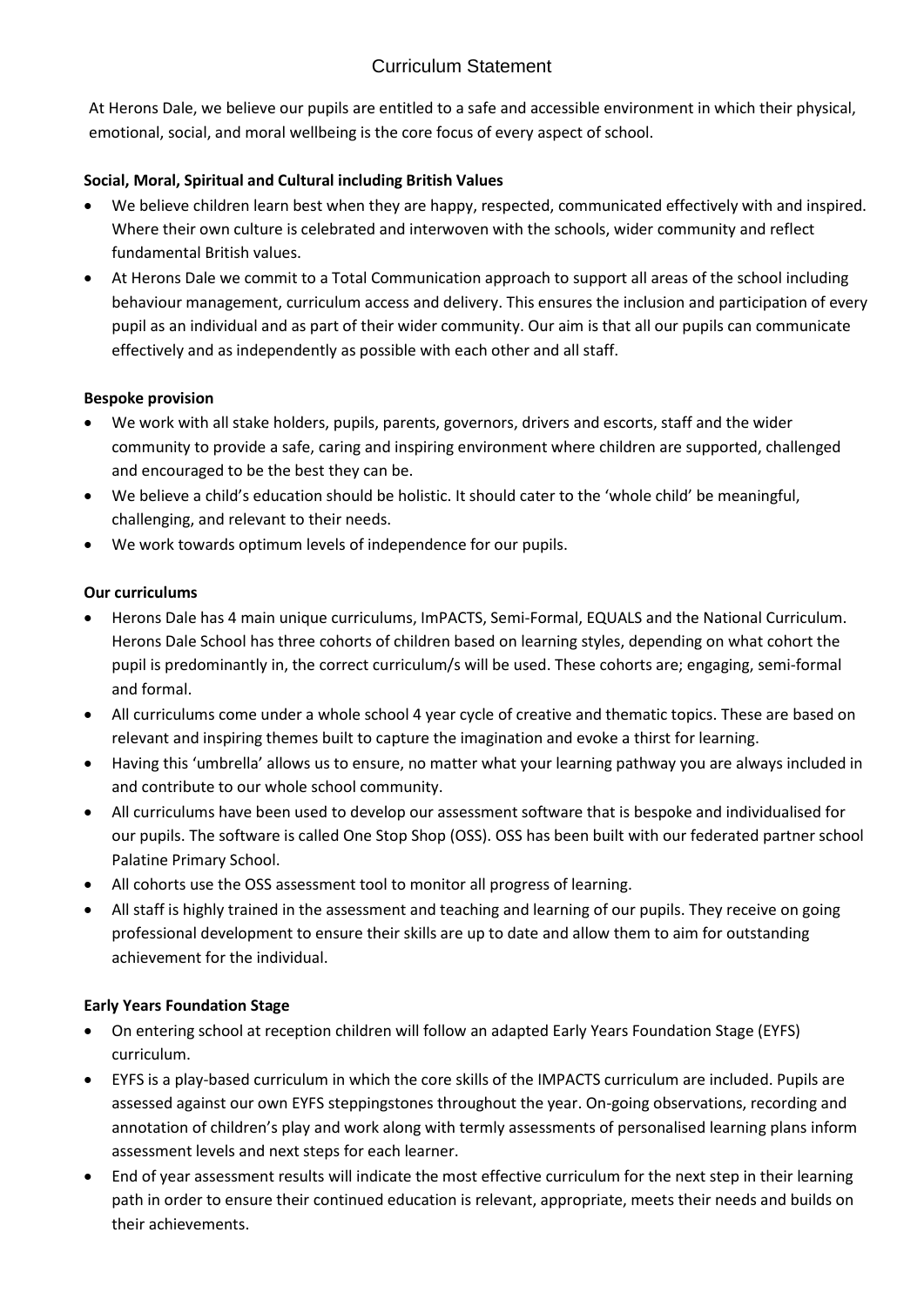# **ImPACTS curriculum**

- Our engaging learners will be following the ImPACTS curriculum.
- Pupils undertaking the ImPACTS curriculum are not dis-applied from the National Curriculum. They are gaining knowledge, understanding and skills that support them to move from pre-intentional levels of cognition through developmental steps and stages to the formal level required to begin to take on the demands of adapted National Curriculum subjects.
- The ImPACTS programme offers a specialised curriculum in five Key Skill Areas: Communication, Cognitive Skills, Environmental Control Technology, Social and Emotional Well Being and Physical Skills (Gross and Fine Motor).
- The curriculum also recognises and values 'learning via on-going routines' such as eating and toileting.
- The development of each Key Skill includes multi-disciplinary working and the school using the expertise of relevant professionals to enhance the content and accuracy of the assessments and curriculum delivery.
- The detailed approach has allows the school to collate meaningful data that highlights progress and alerts the whole multi-disciplinary team to early signs of regression.
- Enrichment days of topical learning are planned for twice termly, as well as stunning start, marvellous middle and fabulous finish. This allows the children accessing this curriculum to be given access to topic/themed learning opportunities.

# **Semi Formal/ Equals Curriculum**

- Our formal and semi-formal learners may access this curriculum.
- The Semi-Formal Curriculum developed by Dr Penny Lacey and the Equals curriculum are curriculums that broadly correspond to the content of the national curriculum but the teaching approach reflects the age and learning style of the pupils.
- Pupils following this curriculum learn best when learning is related to their own experience. Some may learn through structured play whilst others learn more effectively through functional activities or topic-based approach.
- Enrichment days of topical learning are planned for twice termly, as well as stunning start, marvellous middle and fabulous finish. This allows the children accessing this curriculum to be given access to topic/themed learning opportunities.

# **National Curriculum**

- Our formal learners may access this curriculum.
- We acknowledge at all times; we must adapt curriculum provision to best meet the individual's needs. As such we support our provision with The Penny Lacy curriculum and Equals schemes of work.

# **Other Curriculums used**

- NCCA Ireland Curriculum
- Northern Ireland Prerequisite Skills
- White Rose
- Frank Wise Curriculum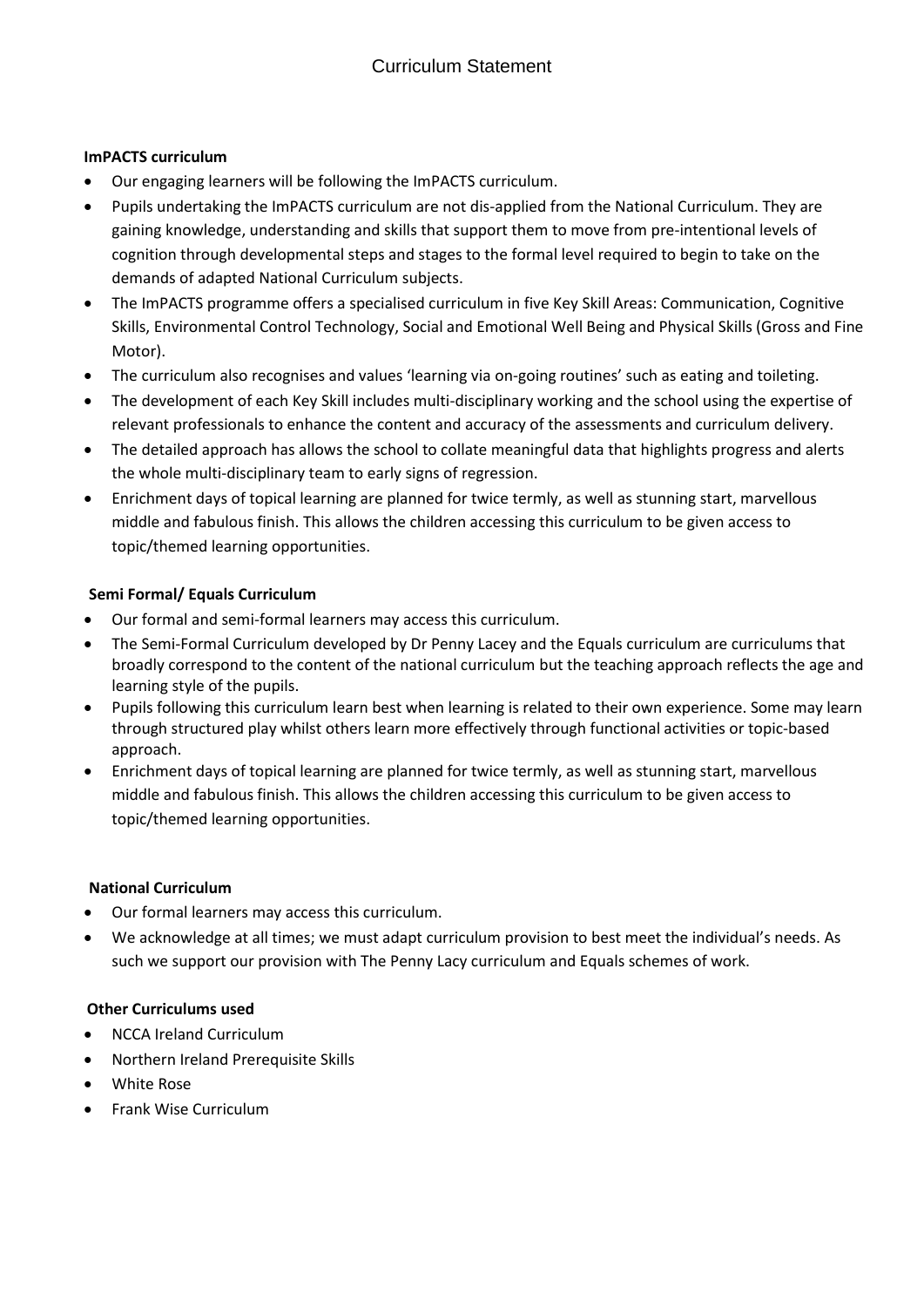# Curriculum Statement

#### **Enhancement and celebration**

• Herons Dale is a positive, creative, and celebratory environment. We enhance our pupils' educational experiences with such things as trips, clubs, visitors, performance, and productions. Each week closes with a whole school 'Star of the week' assembly where not just academic but personal, social, and emotional achievements are celebrated. Throughout the week children's achievements are celebrated is appropriate and meaningful ways.

#### **Home communication and home learning**

• Termly topic overviews ensure parents and carers know what is being taught in each class and give ideas to support learning at home. Topic overviews are displayed outside each class to allow all stakeholders to understand the teaching and learning taking place in each class. Personalised learning plans are sent home termly, with an assessed version of the previous plan to allow parents to track and engage in their child assessments and achievements. Parents may request home learning or homework for their child and this may then be arranged if school are in agreement that this is appropriate. Reading at home is encouraged and pupils are welcome to take books home to enjoy.

# **Herons Dale Recovery Curriculum during Covid 19**

From September 2020 we started implementing a 'recovery curriculum'. We have acknowledged that there have been big losses for our children who have missed their friends and extended family. Families have experienced high levels of stress and routines have been difficult to maintain. These losses can impact pupil's mental health and may create feelings of anxiety and vulnerability which may impact on concentration and memory

We are providing a safe and welcoming environment for children return and to help us with this our recovery curriculum is focusing on the 3 Rs; **RESETTING RELATIONSHIPS, ROUTINES AND REGULATION**



# **Resetting relationships**

Children will have missed out on many opportunities being at home that they are naturally exposed to at school, for example peer play. Connecting times have been built into the day in the same way movement breaks are used. There is opportunities every day where the focus is on rebuilding relationships with peers and adults.

# **What this looks like;**

- Parallel and joint play
- Circle times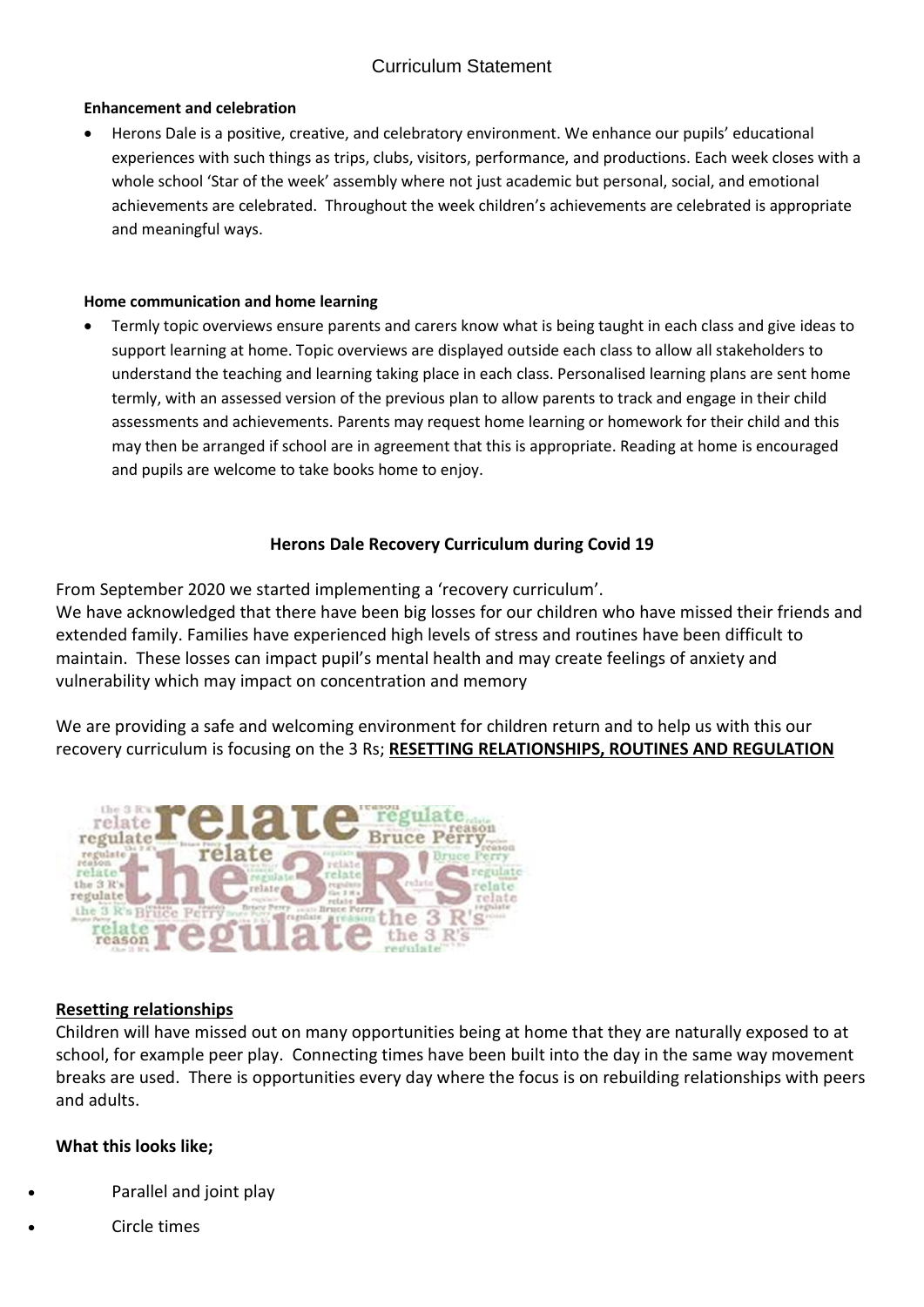- Turn taking games and activities
- Sharing games and activities
- Intensive interaction opportunities using call and response games and songs
- Time where adults can give sole attention to pupils re-building relationships
- Copying games
- Games and activities where pupils can work together
- Safety work about who keeps us safe and who can keep us safe at school and at home and in the community
- Safety work about how adults can help us
- Activities that link to children's interests to show we are interested in them
- Sherborne Developmental Movement

# **Resetting routines**

Children need routine and boundaries to help them feel safe and well.

There are clear routines which are supported by visuals and clear communication which may include use of visual timetables so pupils know what is happening each day and at each part of the day. Pupils learn new routines which supports them to keep safe and enable infection control. This includes hand washing and using one-way systems in school. Social stories, photos and picture are supporting this change.

We are providing familiar curriculum type sessions that pupils are used to that provide familiar school days.

# **What that may look like?**

- What's in the Box/ Attention Autism
- Hello times
- Curriculum sessions that provide familiar structures (like phonics, maths, guided reading)
- Independent learning
- Familiar songs
- Outdoor play
- Story time
- Health and hygiene sessions focusing on washing, being independent and looking after yourself
- Reduced transitioning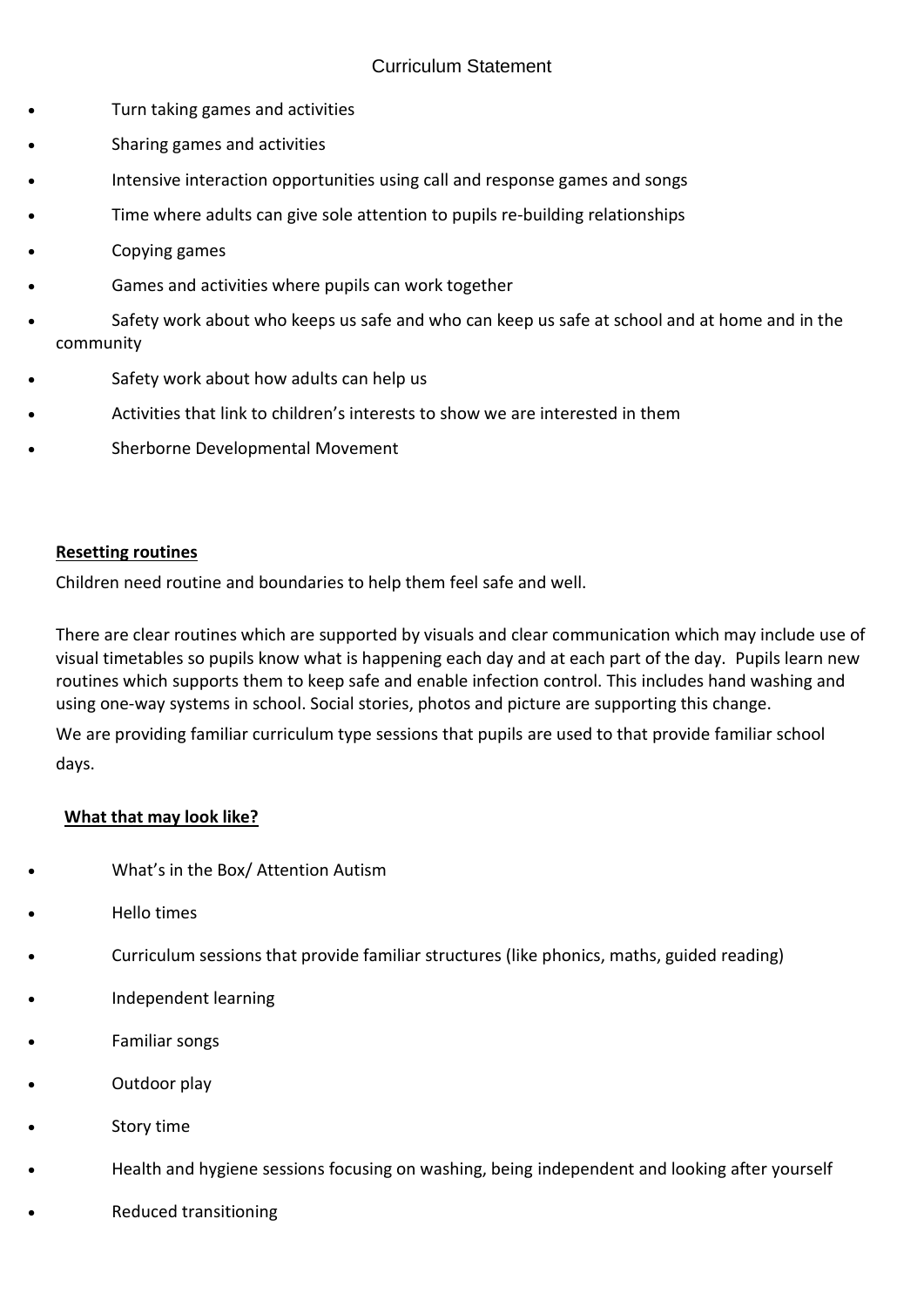# **Resetting regulation**

There will be regular sessions where we explore and express and model talking about feelings and being able to express feelings;

# **What that may look like?**

- Zones of regulation,
- Circle time
- Short bursts of physical activity
- Sunshine circles
- Breath work and yoga
- Drumming
- Self- massage
- Comic strip conversations
- Play breaks
- Sensory Circuits
- Free Art

Planning and looking forward together promotes resilience and we are celebrating our school community by providing activities that children will look forward to so that they will enjoy returning to school each day. We are working as teams and allocating key adults to those children identified in need of extra support and working with families to ensure that any changes in needs are identified at the earliest point.

# **Curriculum Team and Subject Co-ordinators**

Herons Dale Primary School have a curriculum team and all teachers are subject co-ordinators of a subject area. This allows us to monitor the effective use of our broad and balanced curriculums successfully and robustly.

# **EQUALITY AND DIVERSITY**

- We will use all available information to set suitable learning challenges for all, respond to pupils' diverse needs and overcome any potential barriers to learning
- We will ensure that the wider school curriculum makes explicit and implicit provision to promote and celebrate diversity

# **ACCESSIBILITY**

- We will ensure that all pupils have access to learning by making necessary changes to the physical environment e.g. height adjustable tables
- We will ensure that the curriculum is tailored to meet the needs of each individual learner
- Individual targets in computing will be detailed in each child's termly Personalised Learning Plan.
- We will ensure that any written information that is to be shared with children is delivered in a way which best suits the learner.